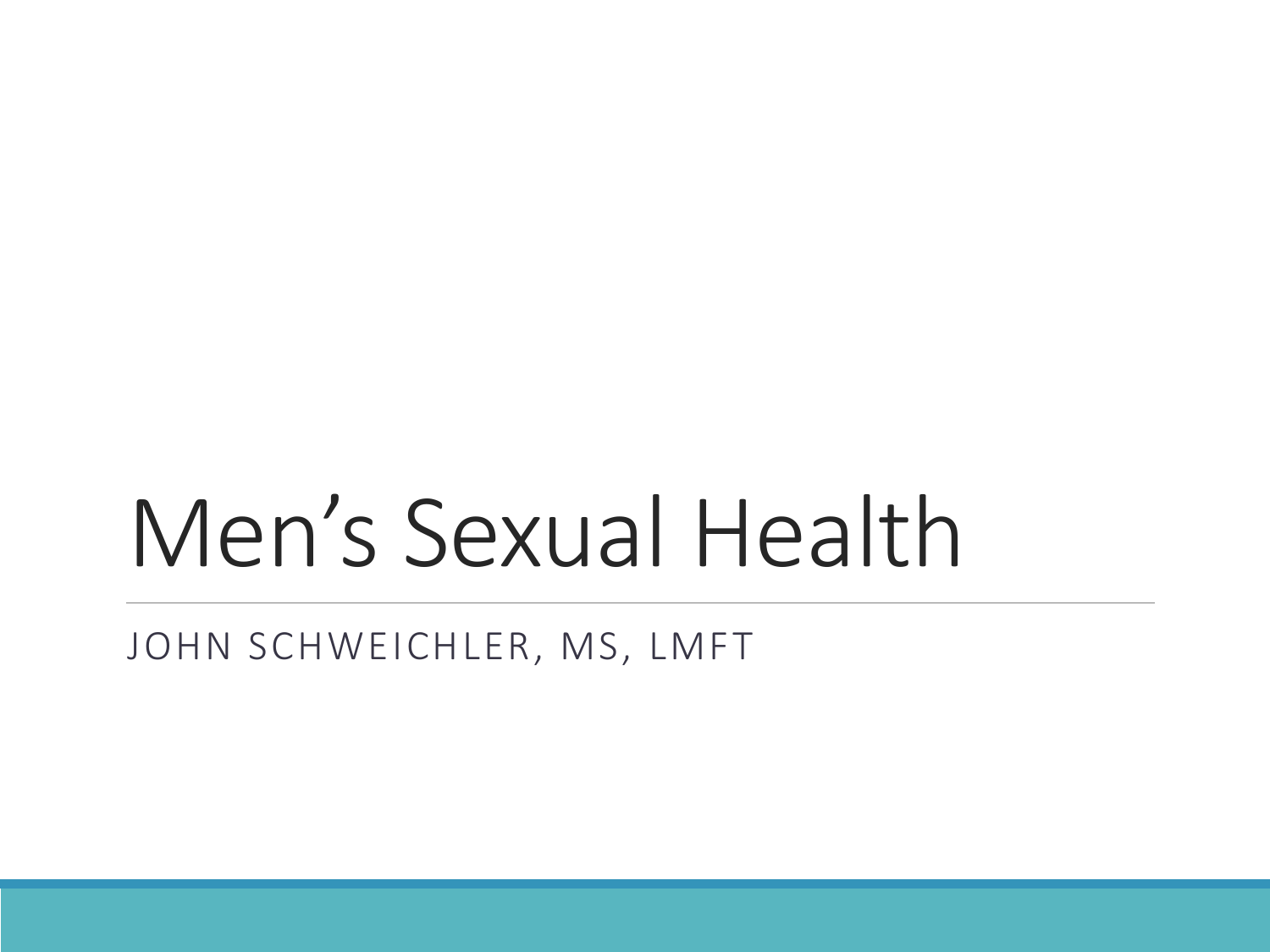### About Me

John Schweichler, MS, LMFT

- Trained and Licensed as Marriage and Family Therapist
- Specialty in Medical Family Therapy
- Work as a Medical Family Therapist with Duke Cancer Patient Support Program
	- Genitourinary and Hematological Malignancies
- Facilitate one of our Prostate Cancer Support Groups

No conflicts of interest to report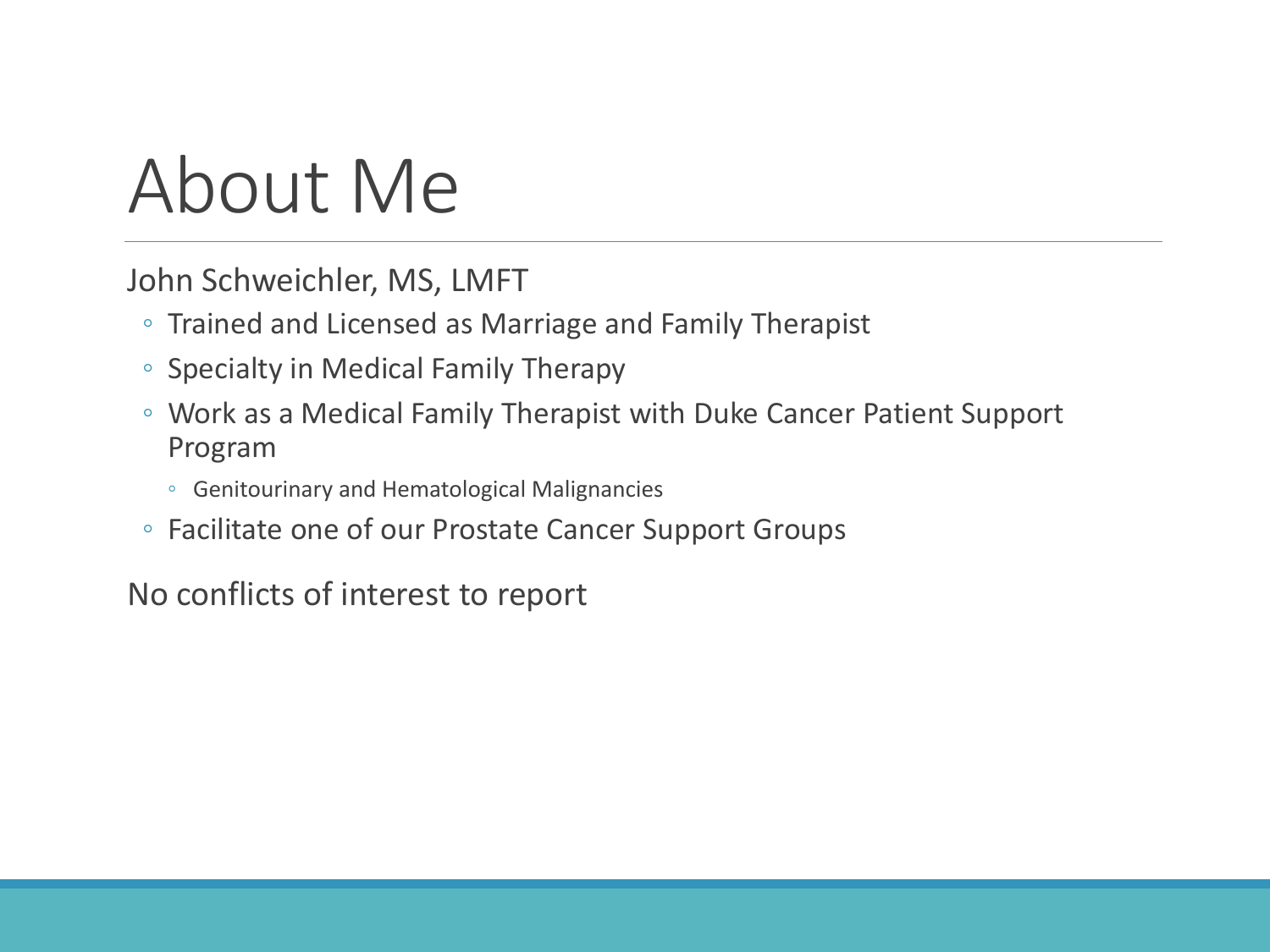### Sex is Complex!

"Sexual response has a requisite biological underpinning, yet is usually experienced in an intrapersonal, interpersonal, and cultural context. Thus, sexual function involves a complex interaction among biological, sociocultural, and psychological factors"

Physical **Behavioral** and **Functional Historical** Cognitive and Cultural **Relational** Emotional

DSM-5 pg. 423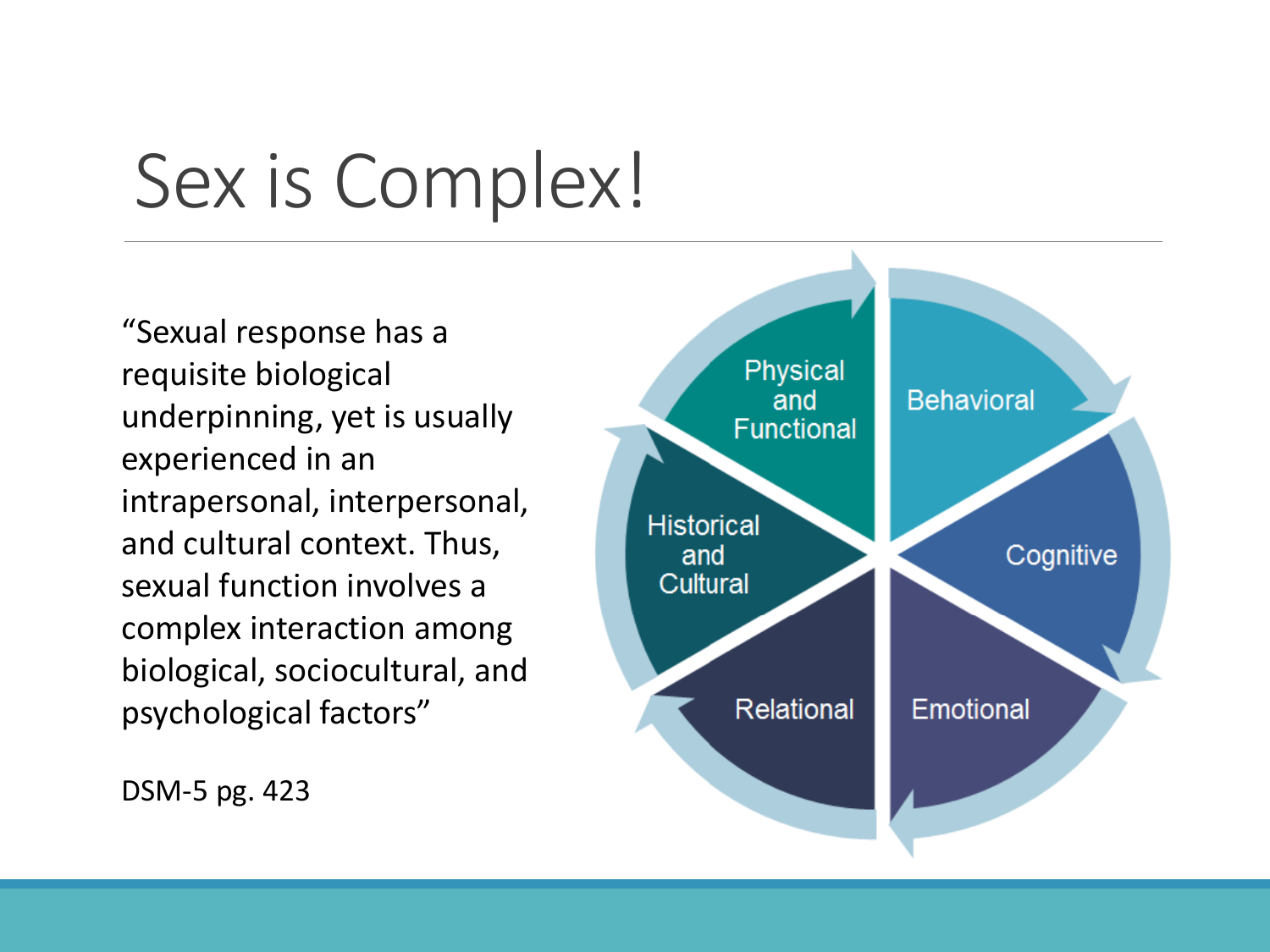## Human Sexual Response Cycle

The human sexual response can be described as a cycle with four phases:

- Desire
- Excitement
- Orgasm
- Resolution

Oncology patients can experience sexual function difficulties in one or more of the phases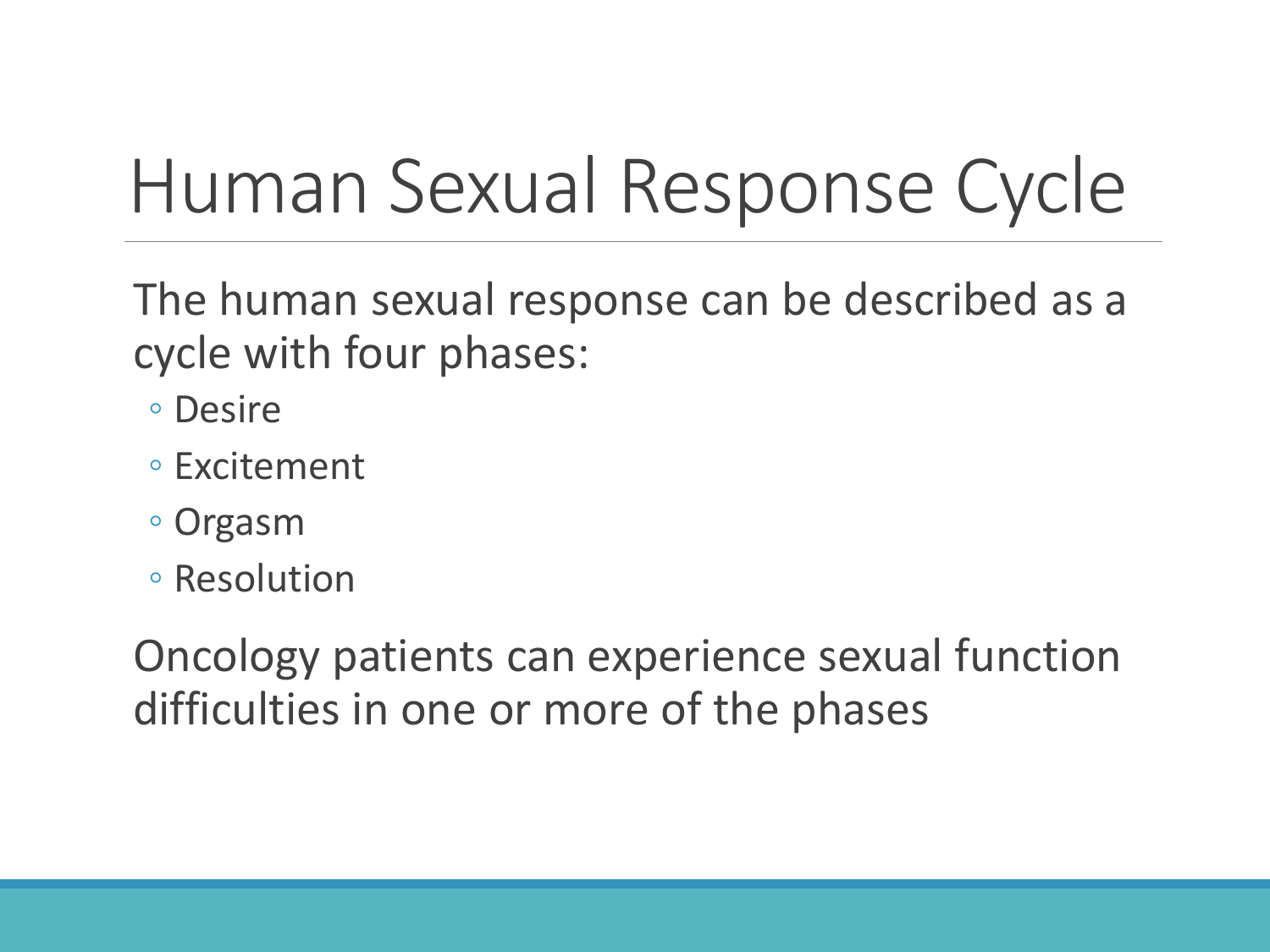#### Male Sexual Response Cycle

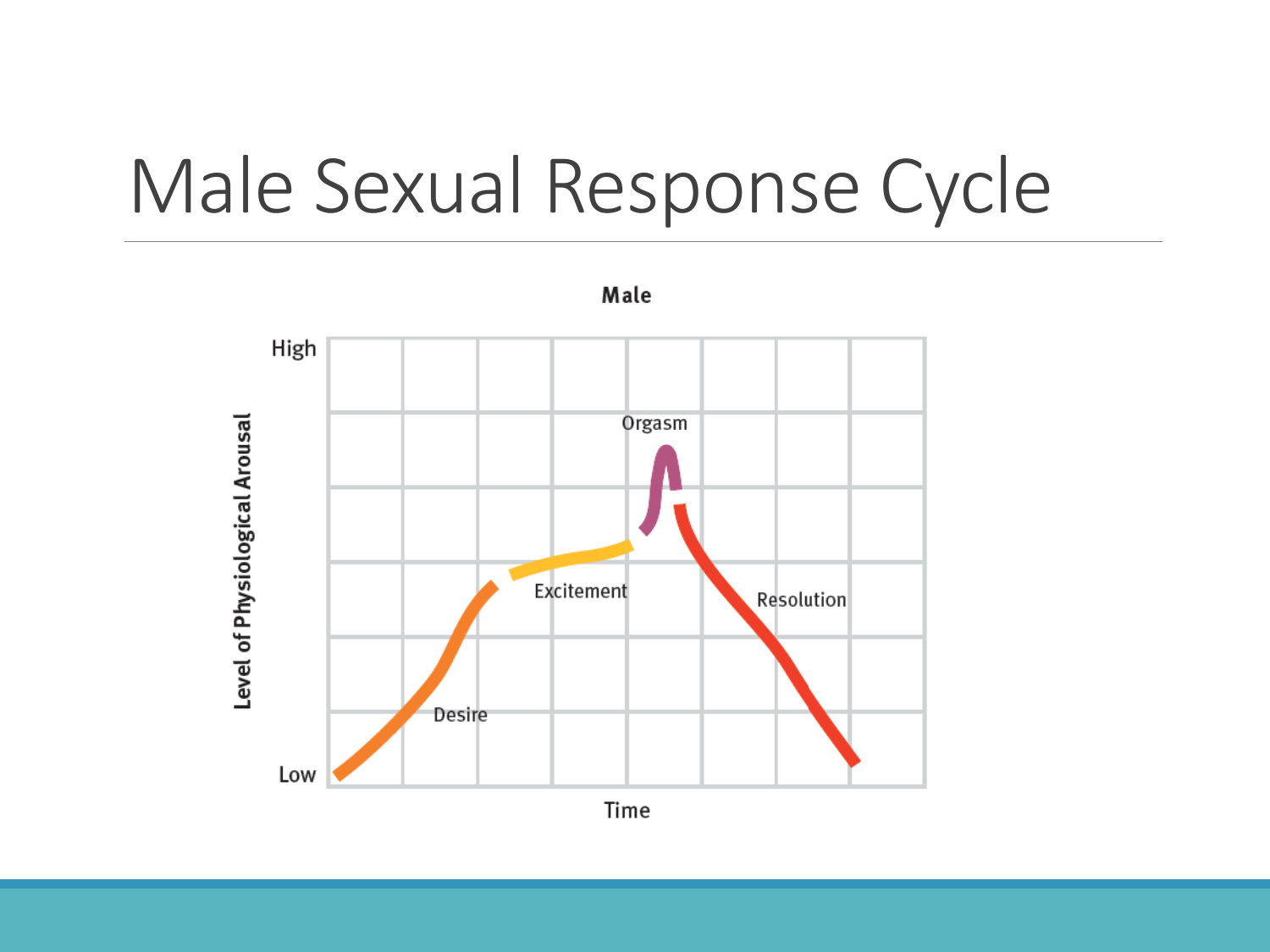## Sexual Dysfunction

- Sexual dysfunctions are disorders in which people cannot respond normally in key areas of sexual functioning
- As many as 31% of men and 43% of women in the U.S. suffer from such a dysfunction during their lives
- Sexual dysfunctions are typically very distressing, and often lead to sexual frustration, guilt, loss of self-esteem, and interpersonal problems
- **Often these dysfunctions are interrelated;** many patients with one dysfunction experience another as well



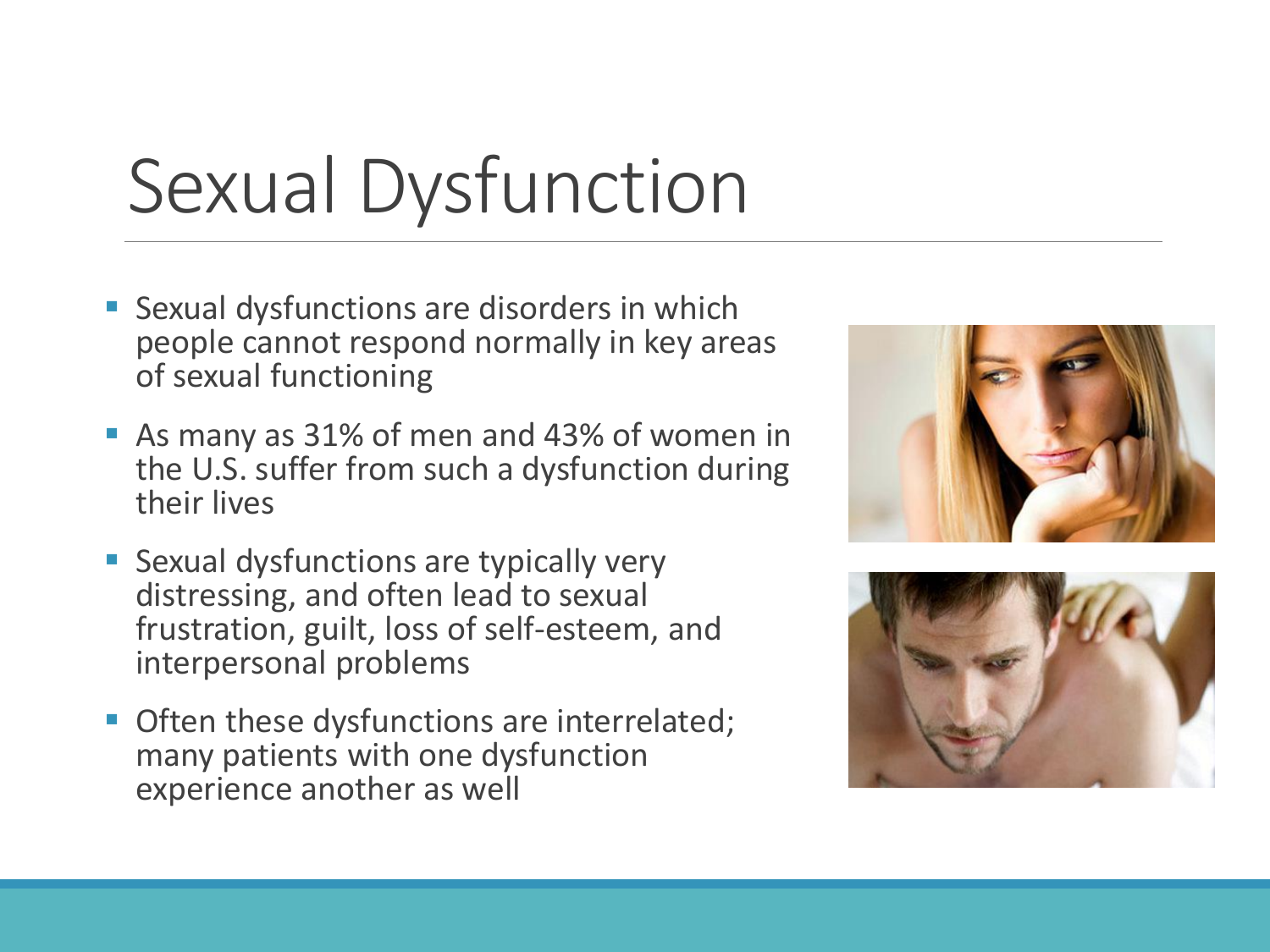#### Biopsychosocial Model of Sexual Dysfunction

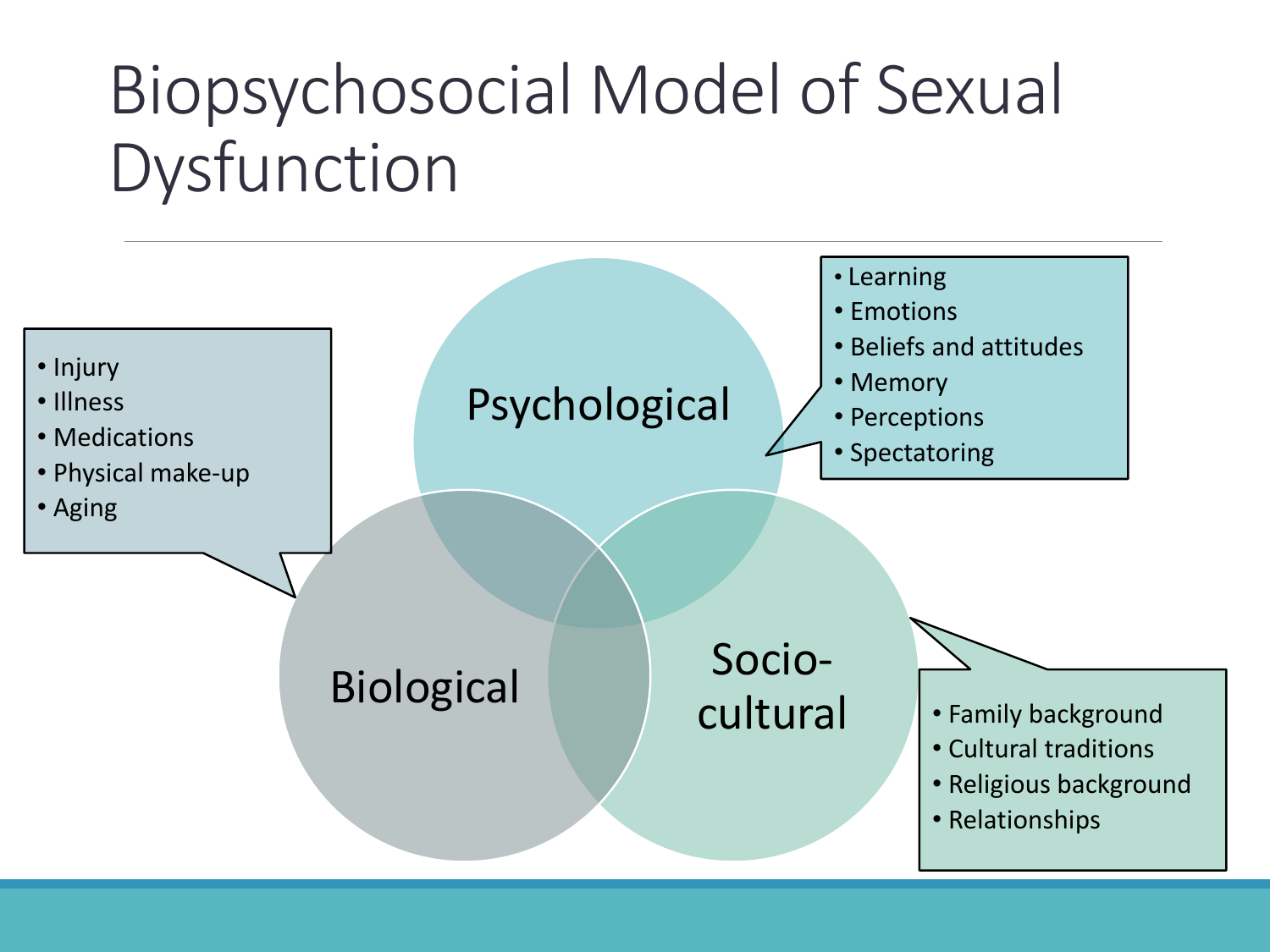## Treatment for Sexual Function Problems

Physical Therapy/Rehabilitation

◦ Extremely Important!

Psychotherapy

- Marital Counseling
- Sex Therapy (AASECT)

Pharmaceuticals

- Oral medications
- Penile injections

Penile Implants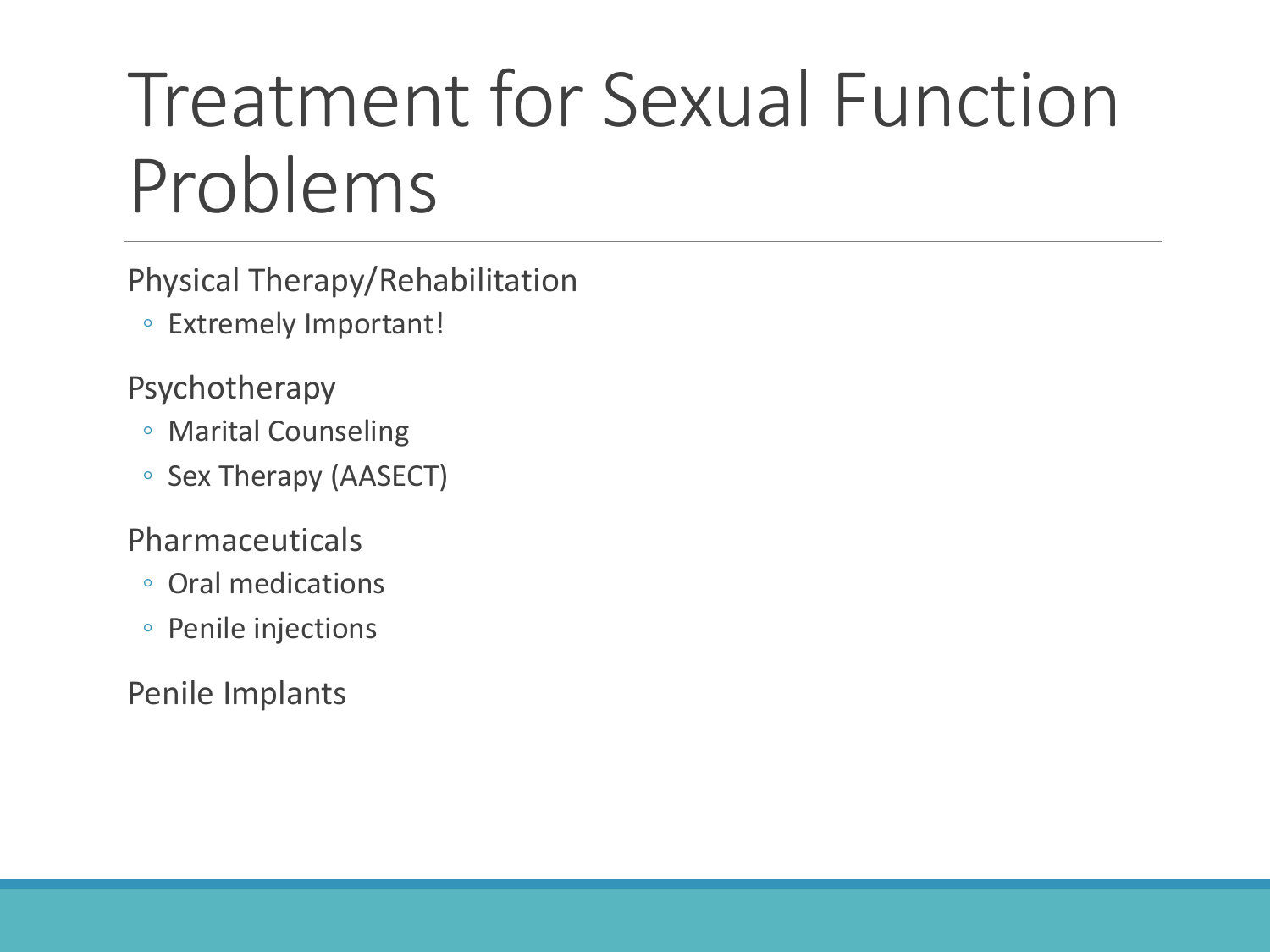## Oral Medications

Viagra, Cialis, Levitra

Talk to your doctor to ensure these would be appropriate for your case

Foreplay is still crucially important to stimulate arousal and allows the drugs to be most effective.

Viagra and Cialis can be less effective if taken after a large meal. The drug absorbs into your system faster when there is less in your stomach.

For some men it can take 30 mins or more for the drug to reach it's maximum level in their body so allow time for that

It may take multiple attempts to achieve an erection.

BE PATIENT WITH YOURSELVES!!!!!!

Be in communication with your doctor if it isn't working.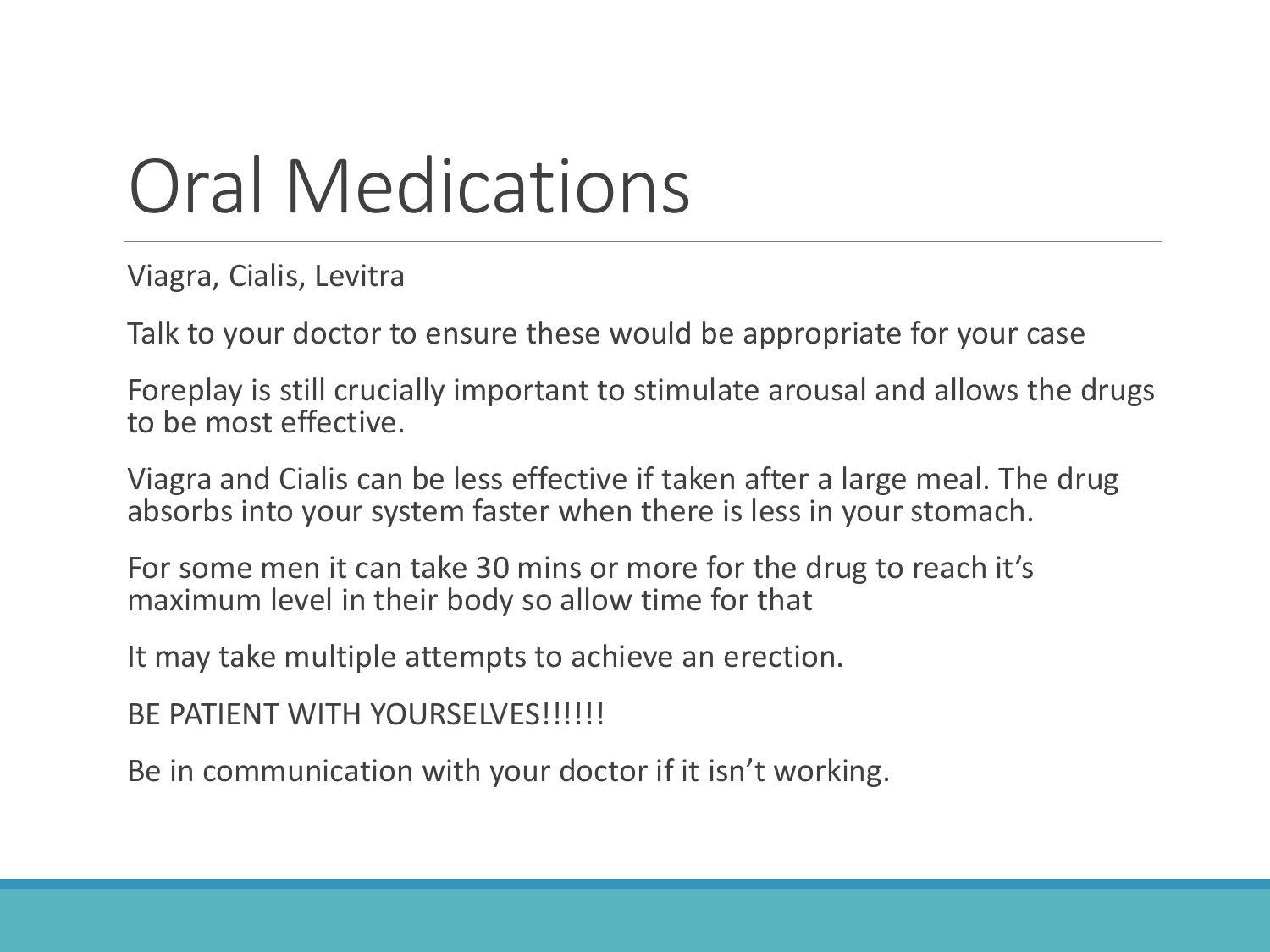## Rehabilitation

If there is prolonged periods without gaining erections, important to maintain the health of the penile vascular tissue as your body recovers

- Post-surgery, Post-radiation effects, etc.
- Pump, medications, injections as appropriate
- Discuss which, if any, might be appropriate in your case with your doctors.
- Also important to discuss what sexual activity is safe during each stage of recovery
- The goal of penile rehab is to maintain the health of the penile tissue and blood vessels as nerves and tissue impacted by surgery or side effects recovers

This is the area where men can have a significant impact on their longterm recovery of baseline erectile functioning

https://www.mskcc.org/clinical-updates/early-intervention-can-prevent-permanent-erectile-dysfunction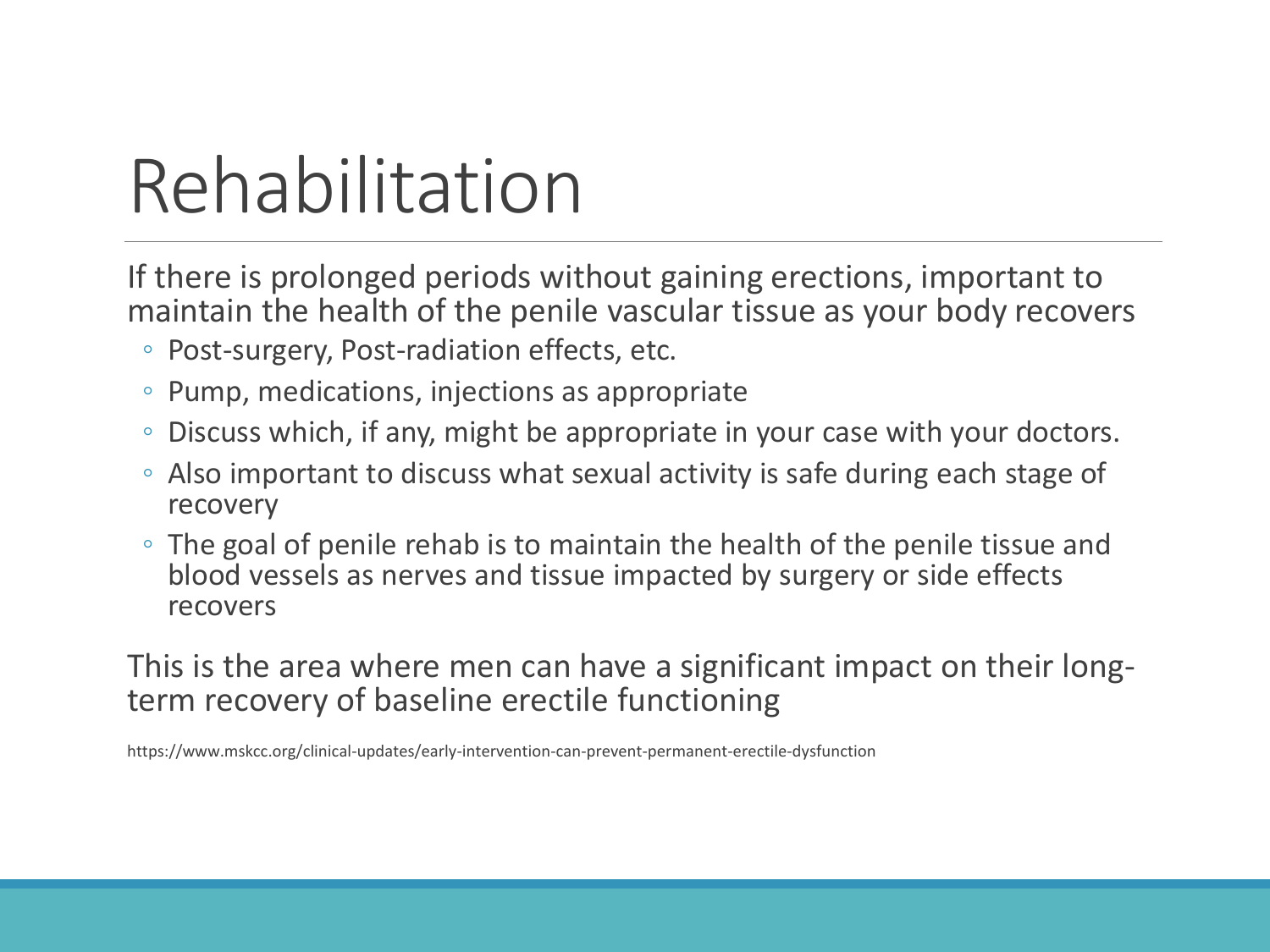#### Penile Injections



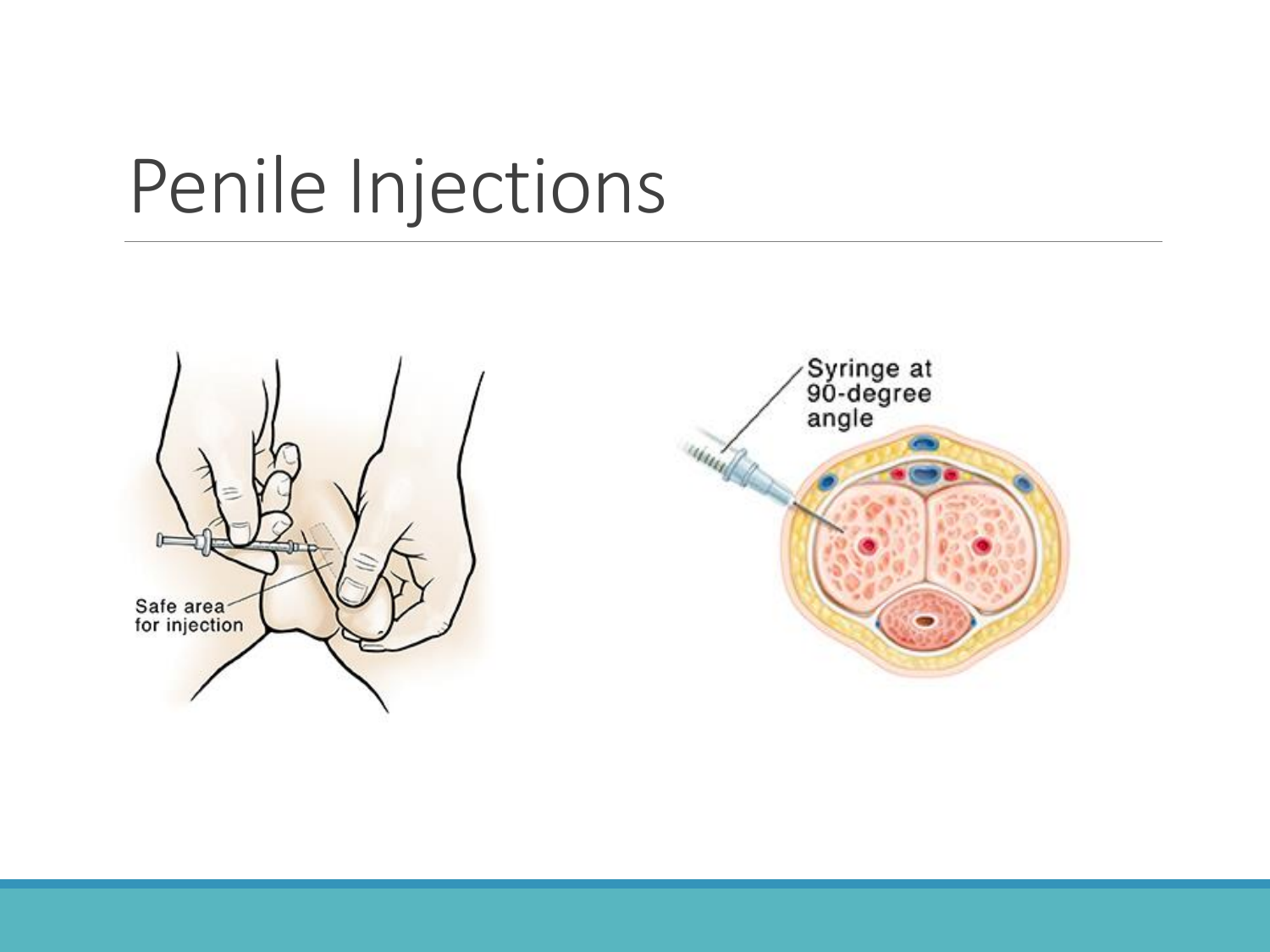## Penile Injections

The idea of an giving oneself an injection in the penis can be distressing. However, with practice many men overcome this fear.

Important to have discussion with your partner about where and when to give the injection

- Important to consider
	- Both partners' comfort with observing the injection
	- Whether it would be preferable to give the injection prior to any foreplay, or to briefly pause foreplay to give yourself the injection
- Can take 10 minutes for the injection to take full effect
- Foreplay is still crucially important for both partners

As with oral medications, seek medical care if erection lasts for more than 3-4 hours. Also, contact your doctor if you notice severe pain, scarring, or curvature of the penis.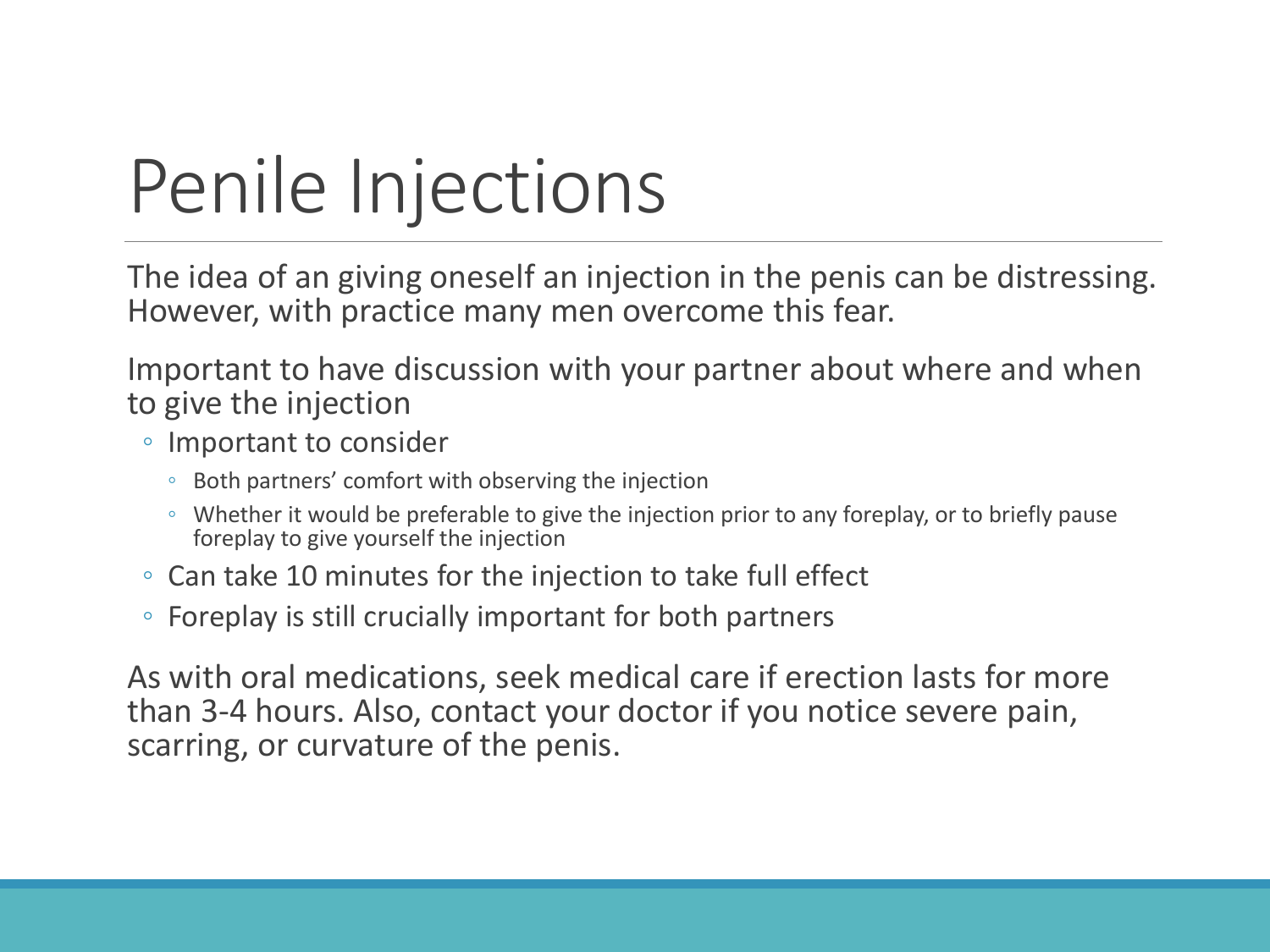#### Medical Management of Erectile Dysfunction

| <b>Type of Therapy</b>                                   | Advantages                                                                                                                  | <b>Disadvantages</b>                                                                                                                                                                                                                                                                                                                                       |                                               |
|----------------------------------------------------------|-----------------------------------------------------------------------------------------------------------------------------|------------------------------------------------------------------------------------------------------------------------------------------------------------------------------------------------------------------------------------------------------------------------------------------------------------------------------------------------------------|-----------------------------------------------|
| <b>Oral Medication</b><br>(Viagra, Levitra<br>or Cialis) | Pills taken by mouth<br>٠<br>Effective in many men<br>٠                                                                     | Not effective in patients who have<br>٠<br>prostatectomy, unless nerve-sparing<br>approach used<br>Side effects including headache. Viagra<br>and Levitra may cause blurry vision. Cialis<br>may cause joint or back pain<br>Should not be used in some patients<br>٠<br>30-60 minute wait for response<br>٠<br>Cannot be taken with some medications<br>٠ |                                               |
| <b>Penile Injection</b>                                  | Highly effective (up to 90<br>۰<br>percent)<br>Few systemic side effects<br>Works in three to five minutes<br>۰             | Some medications require refrigeration<br>۰<br>Requires injection<br>Requires office training<br>Can cause penile pain<br>٠<br>Can cause prolonged erection and penile<br>٠<br>fibrosis or scaring                                                                                                                                                         |                                               |
| Vacuum Device                                            | Least expensive<br>۰<br>No systemic side effects<br>٠<br>Effective in 66-71 percent of<br>۰<br>patients                     | Can cause numbness or bruising<br>٠<br>Less "natural" erection<br>٠<br>Trapped ejaculate<br>Some find awkward to use                                                                                                                                                                                                                                       |                                               |
| Penile<br>Prosthesis                                     | <b>Highly effective</b><br>۰<br>For men who have failed or<br>۰<br>are not satisfied with medical<br>treatment of impotence | Small risk of infection<br>٠<br>Requires anesthesia and surgery<br>May require replacement after many years<br>٠<br>of use                                                                                                                                                                                                                                 | <b>Erection cylinder</b><br>(Inside the penis |

eservoir ballo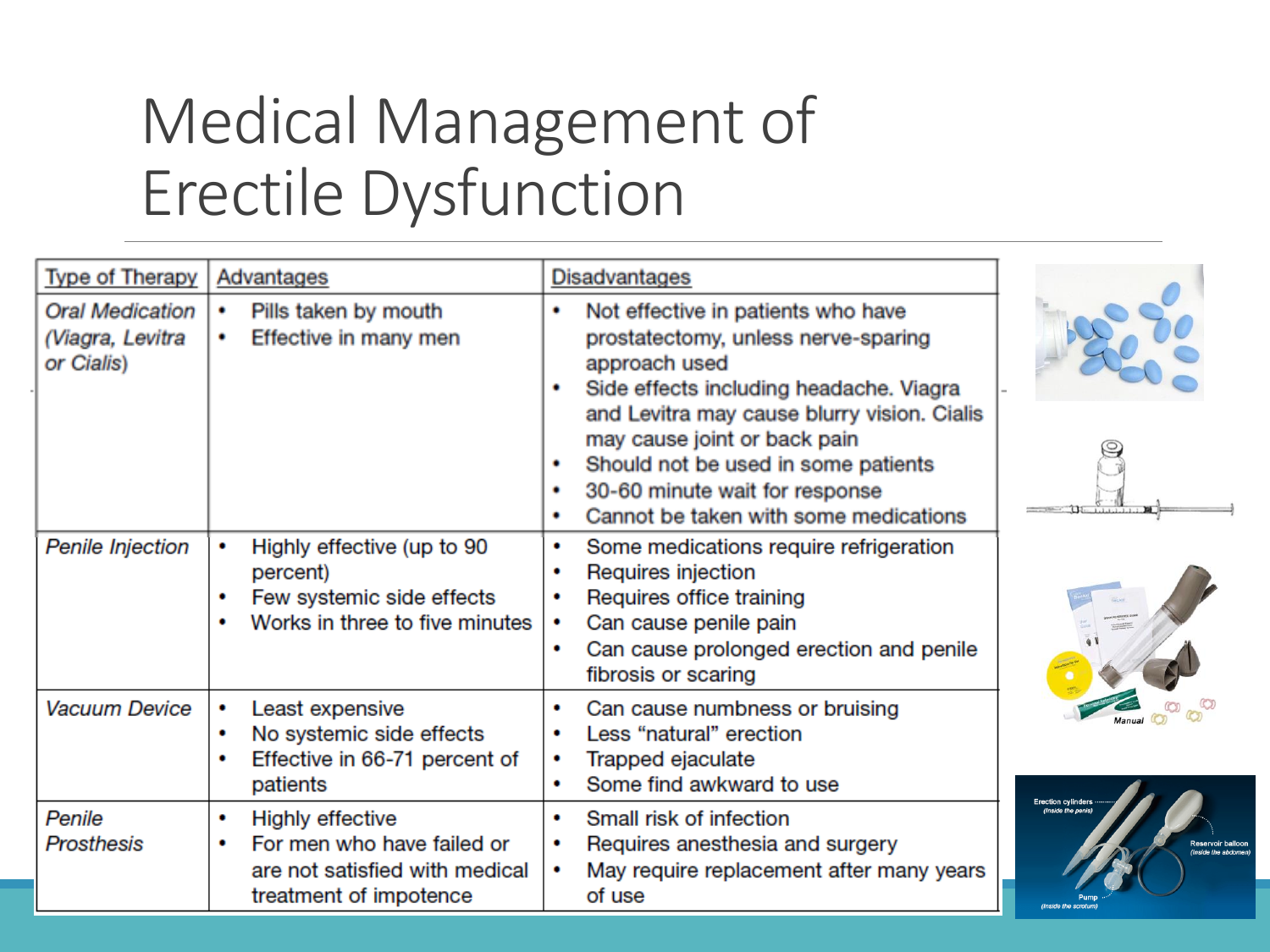## Mind/Body Aspects of Biological Interventions

Effectiveness of pharmaceutical or other aids can be impacted by the state of mind of the man at the time of use

◦ Put another way, the effectiveness of these interventions can be enhanced through the reduction of anxiety/worry/performance expectations

Foreplay will continue to be important for you and your spouse. It may play an even larger role after functioning has been altered during oncology treatment.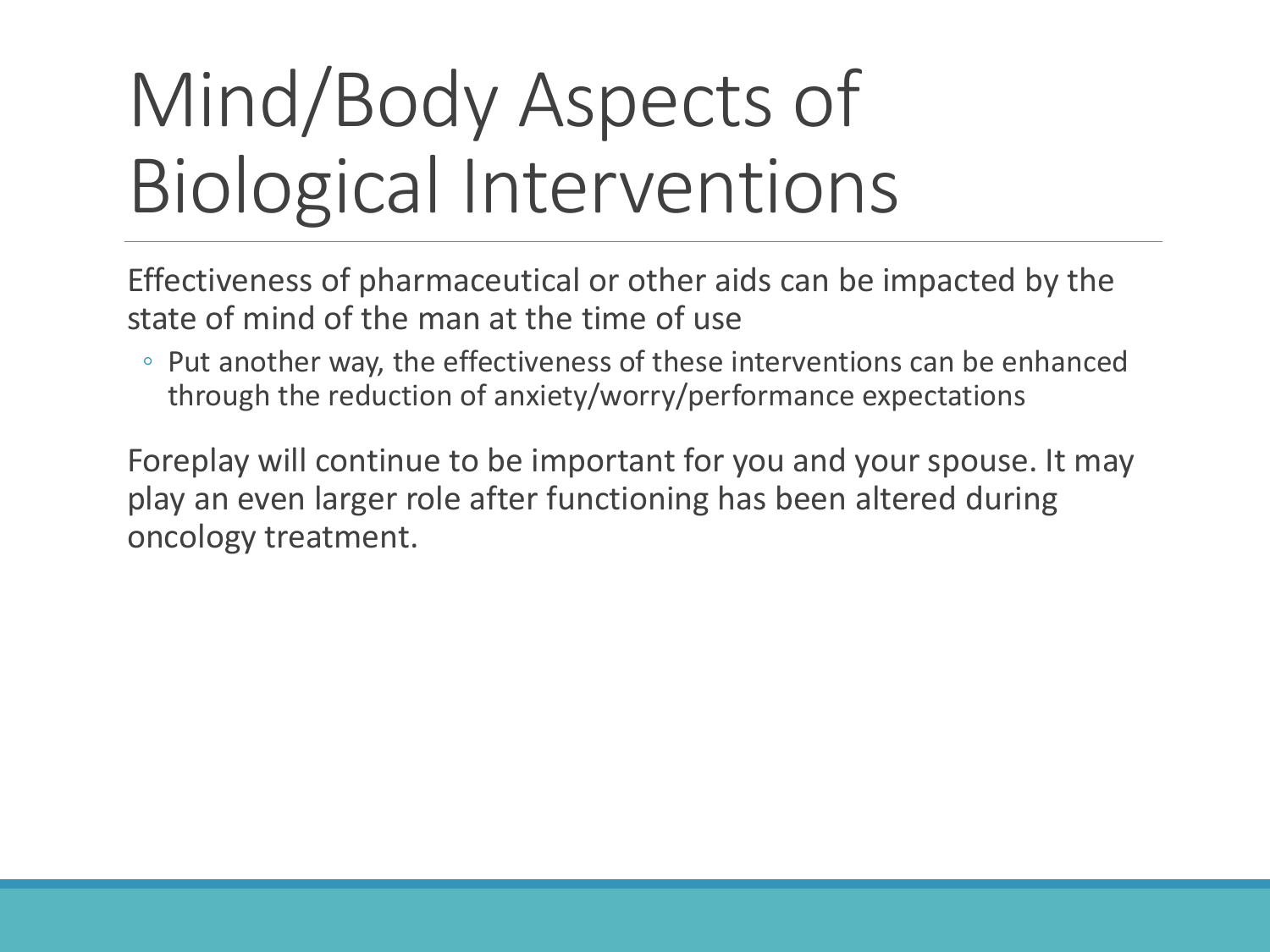## What is sex therapy?



- **A** type of psychotherapy
- **Addresses concerns about sexual function, sexual** feelings, sexuality, and intimacy
- **Focuses on the cognitive, emotional, behavioral,** and relational factors that impact sexuality and sexual function
- **Sex therapy is provided by licensed therapists (e.g.,** psychologists, marital and family therapists, social workers) who have special training in issues related to sex and relationships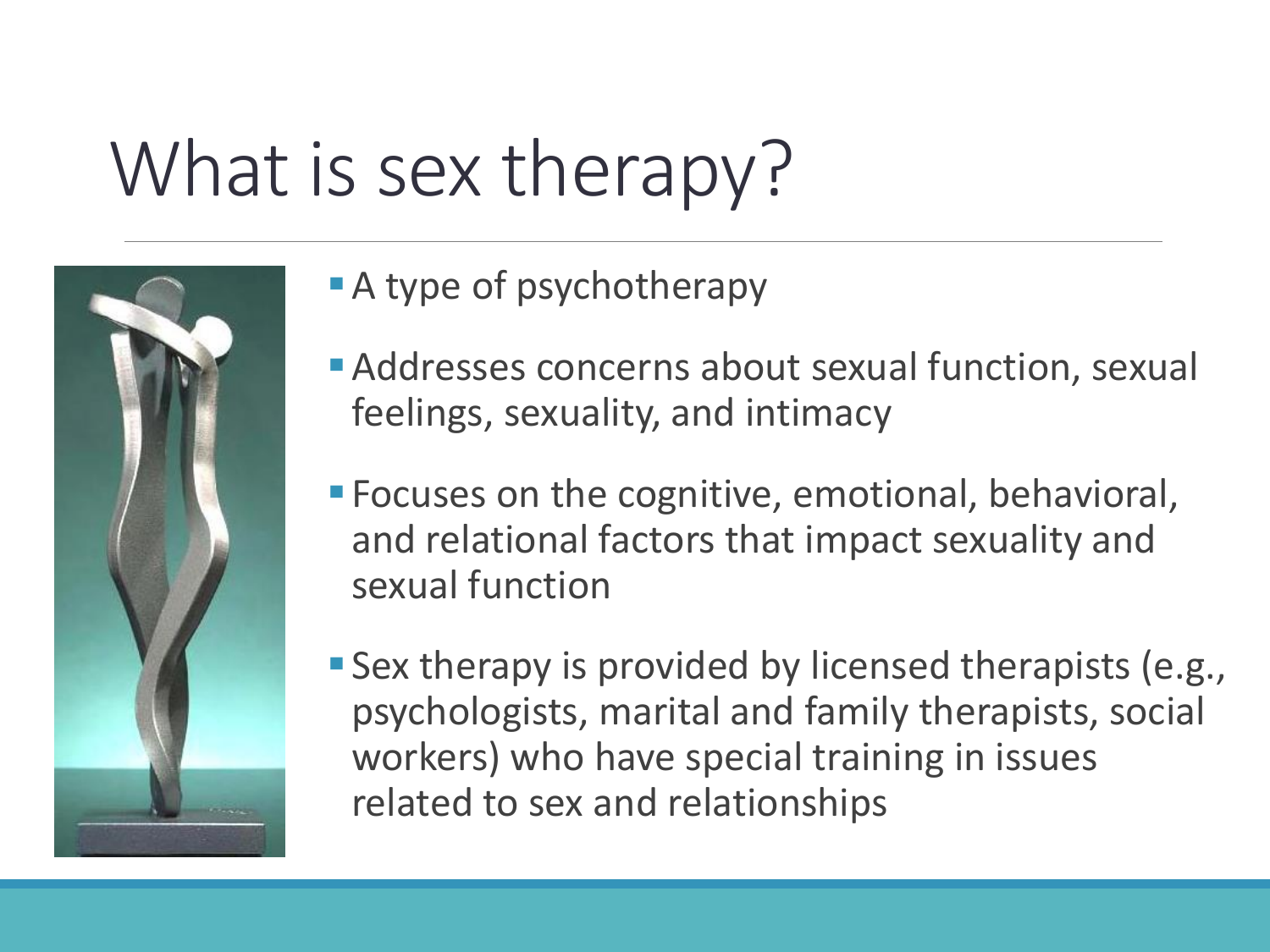#### Sensate Focus

- To provide a structured approach which allows the couple to rebuild physical intimacy and gradually rebuild their sexual relationship
- To identify the specific maintaining factors of sexual problems
- To provide specific techniques to deal with particular sexual problems
- Usually involves three stages: 1) Non-genital, 2) Genital, 3) Penetration

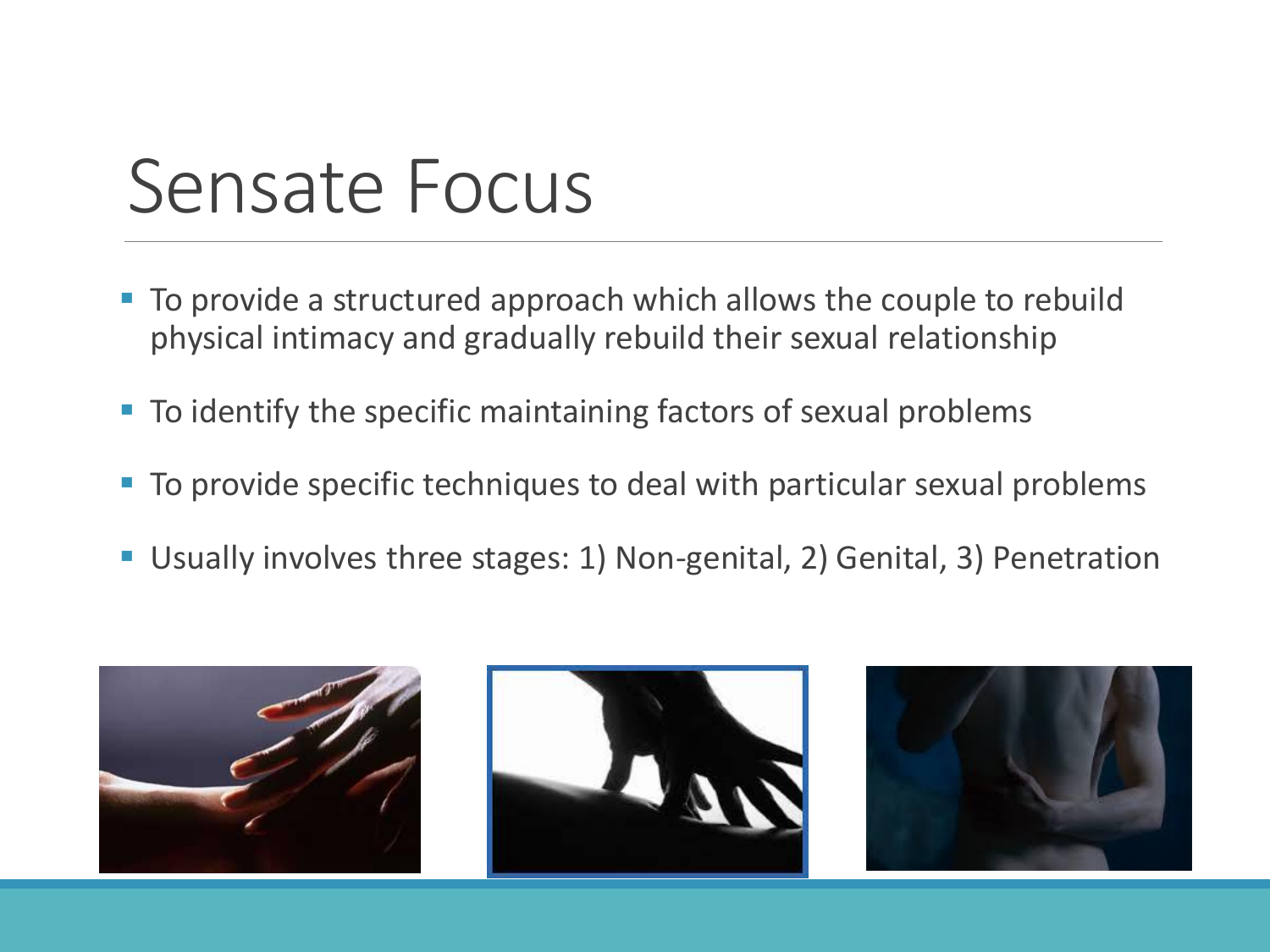# Relational Aspects of Sexuality

Changes in sexual function can be distressing to relationships as they can cause fairly significant changes to the partners' sexual "routine" or script

It is normal to have feelings of anxiety about performance and the satisfaction of your partner. But these can be managed/reduced through communication between partners

It is important to:

- Have discussions about how you are feeling
- Be patient with each other and yourselves as you navigate the changes
- Have fun exploring new ways to express your sexuality through trial and error
- If you are having difficulty finding resolutions, reach out to a marital or sex therapist